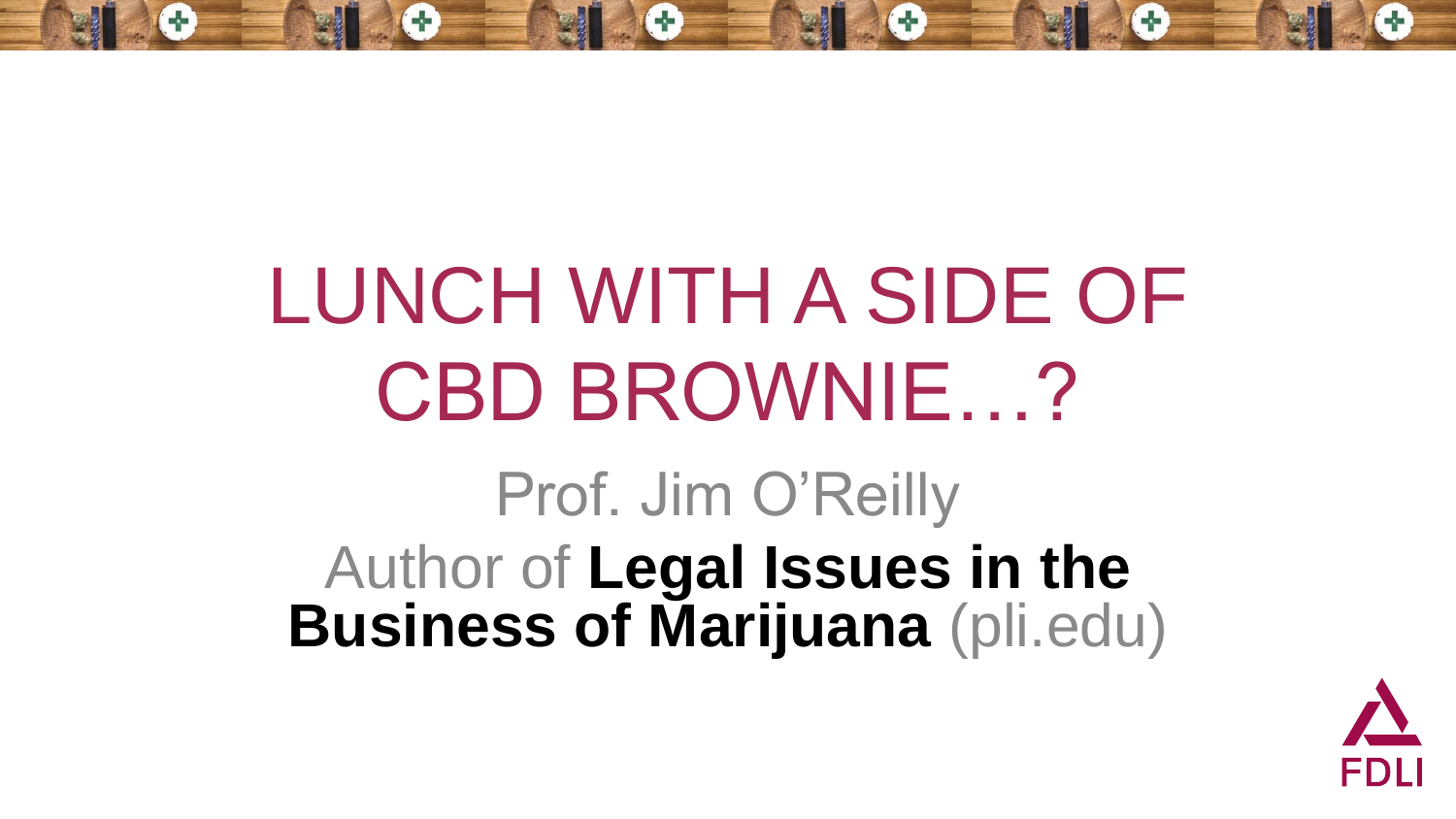### Munch the Numbers

- Speculation that Edibles will be the very fast-growing sellers at lawful sale shops
- Some resistant states only allow edibles
- Enforcement much harder on edibles
- Awaiting reliable survey # on edible sales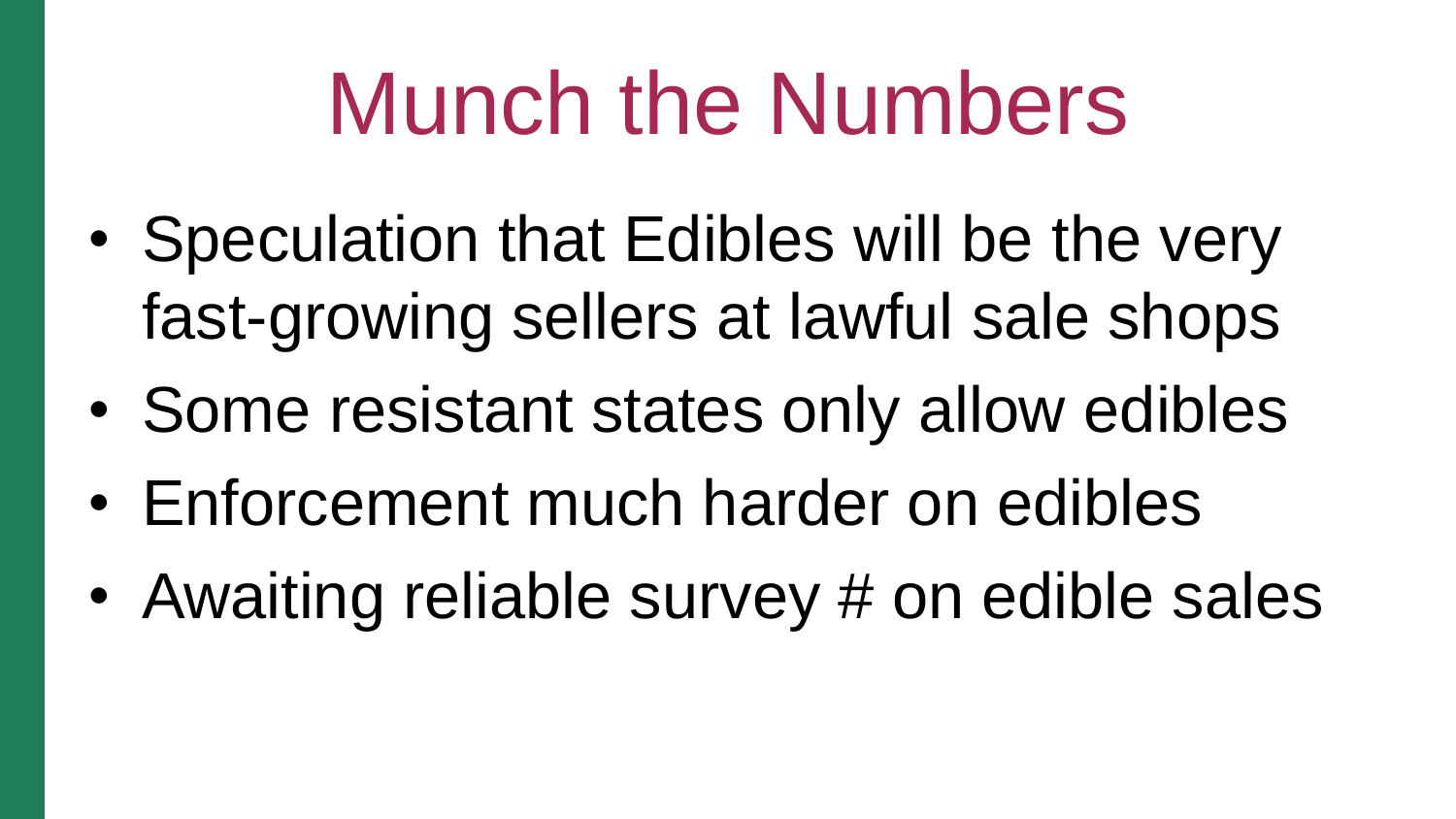# What is at Steak? Is it Rare?

- Mantra: "Slower effect, harder to detect"
- Dissolve in intestines
- Absorbed through liver
- Blood stream carries CBD, THC to brain
- Not as impactful as smoke/vape intakes
- No rapid testing to find THC or CBD levels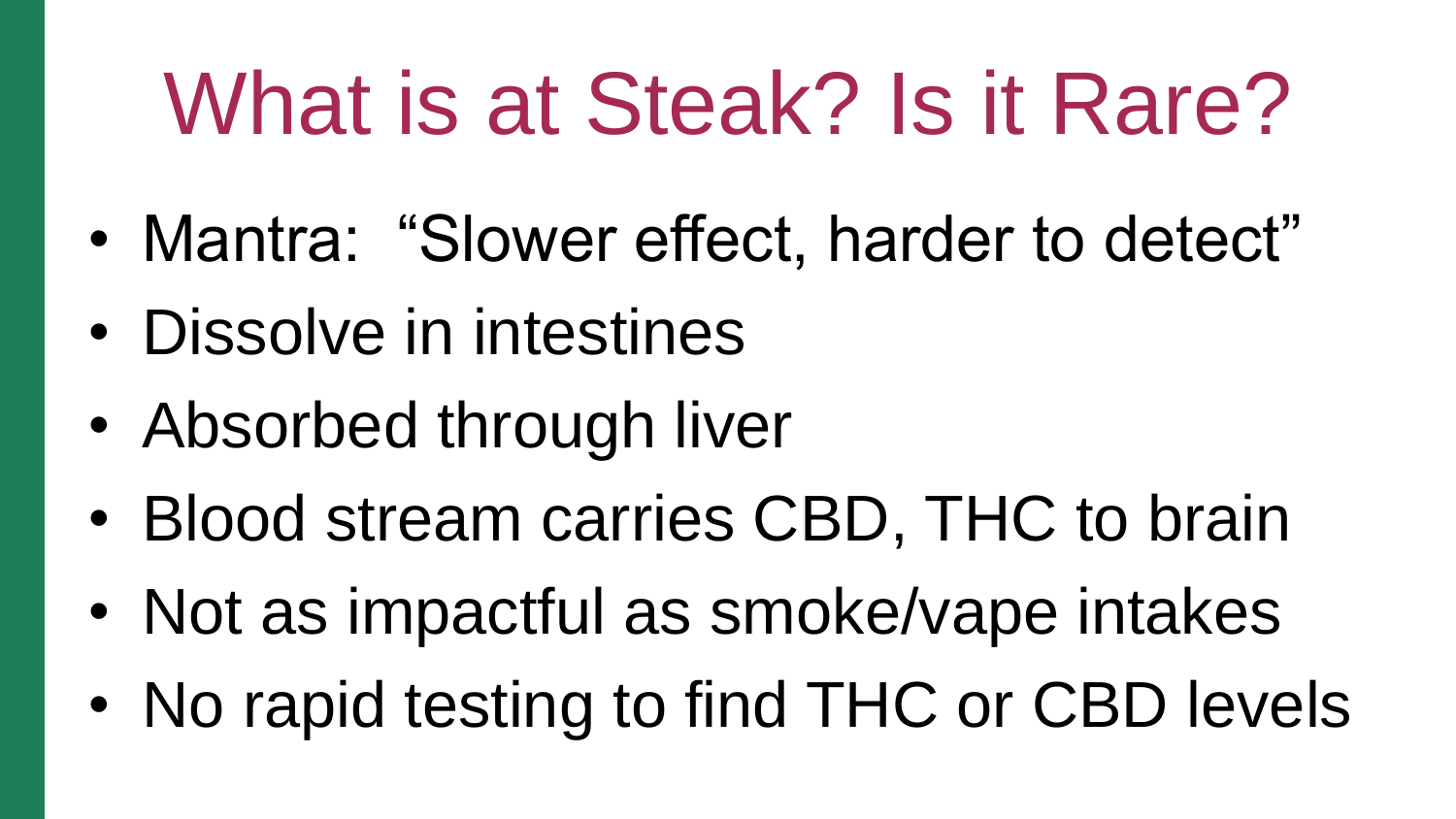# Less Likely to be Detected

- Enforcement is up to states, not by feds
- Easier to hide edible vs smoking or vaping
- No roadside breathalyzer equivalent
- Harder to determine individual Tolerance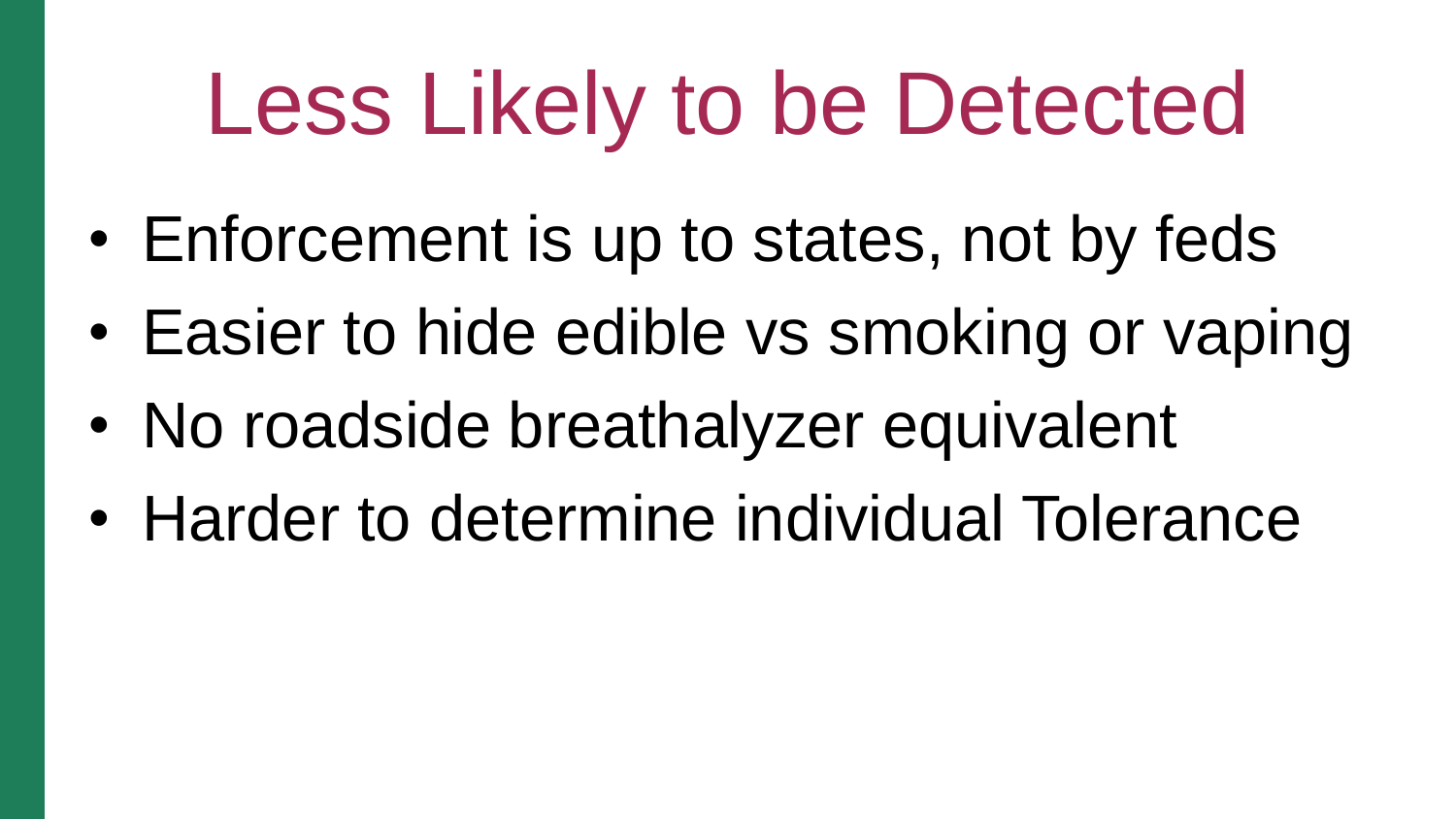# Verify Exact Content: Why?

- State may draw dividing lines
- Not yet full AOAC testing parameters
- Fix Specificity of analytical lab's methods
- Nature gives variable THC levels
- Need to discern Threshold for state laws
- Crime Lab: Beyond Reas Doubt PLUS specificity of the volume amount charged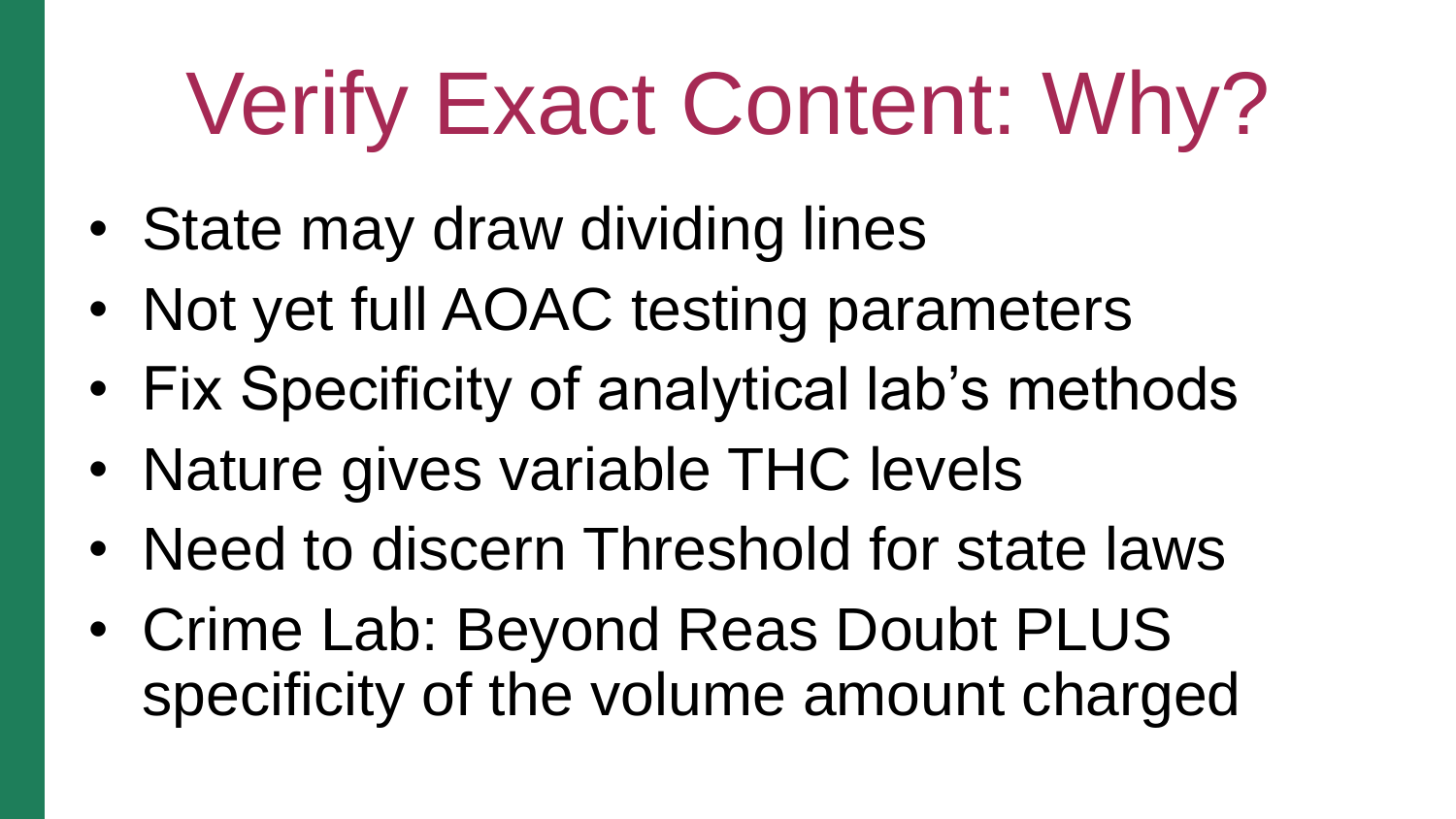# Verify exact content: Whom?

- Hard to find high quality testing labs
- Cannabis does not have AOAC norms
- Must know Recipe of the "raw ag comdty"
- Likely to be sophisticated players
- Unlikely to have retailers insisting on use of clear labeling terms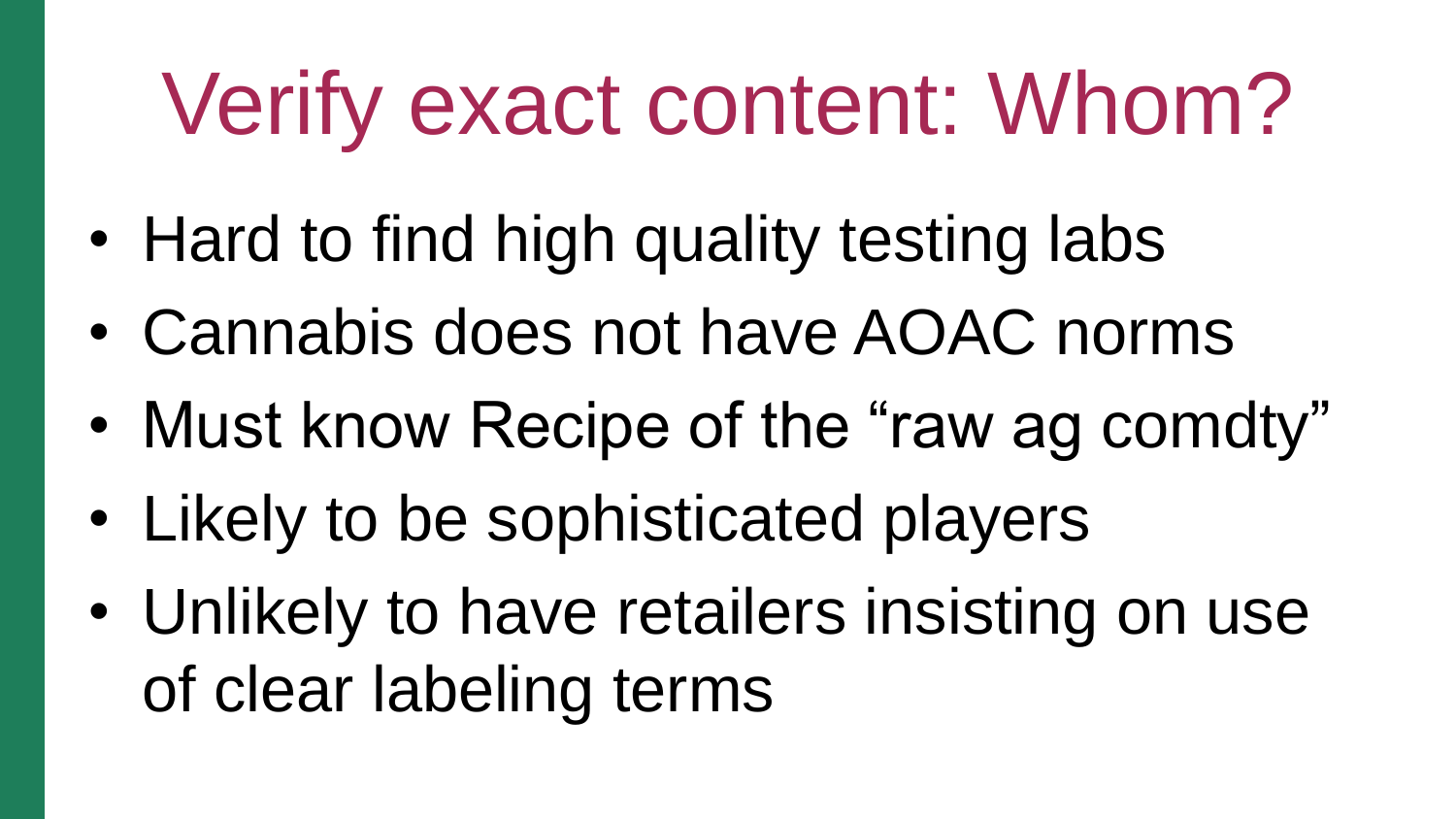# Can Label Be Relied Upon?

- No!
- No FDA Rules re foods or re drugs
- No FDA audits or lab checkups
- No FTC Norms
- Not all states have rules on edible CBDs
- "Buyer beware"